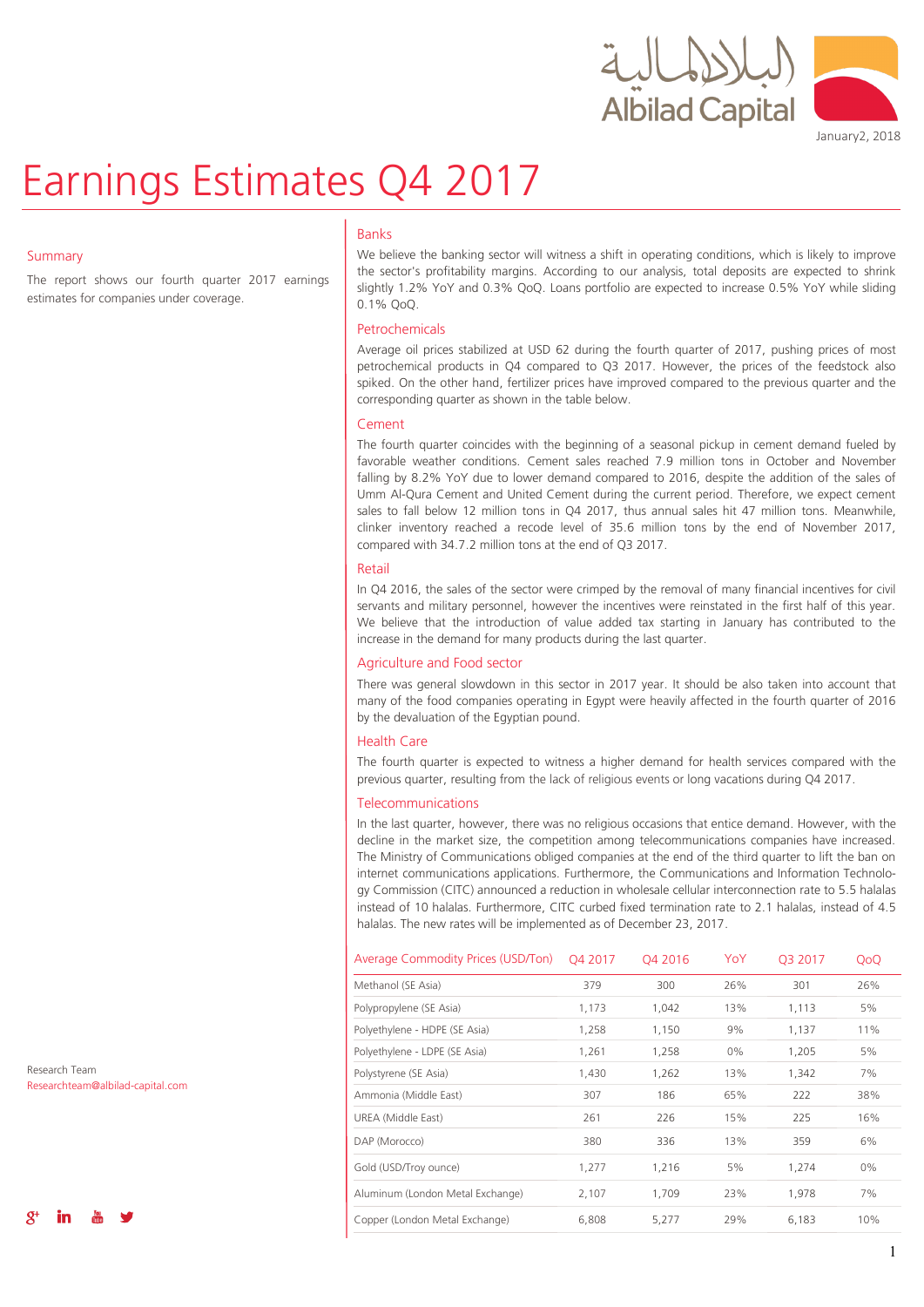

# The Following Table Illustrates our Estimates for the Fourth Quarter of 2017

| <b>Banks</b><br>1020<br>Aljazira<br>4%<br>236<br>152<br>55%<br>228<br>Al Rajhi<br>2,298<br>12%<br>$1\%$<br>1120<br>2,047<br>2,265<br>1150<br>Alinma<br>560<br>542<br>3%<br>390<br>44%<br><b>Materials</b><br>SABIC<br>(5%)<br>2010<br>5,510<br>4,545<br>21%<br>5,790<br>SAFCO<br>79%<br>2020<br>336<br>284<br>18%<br>188<br>3%<br>2290<br>YANSAB<br>619<br>603<br>645<br>(4% )<br>Advanced<br>196<br>(7%)<br>(6%)<br>2330<br>210<br>208<br>3020<br>Yamama Cement<br>24<br>(45%)<br>29<br>(18%)<br>43<br>3030<br>Saudi Cement<br>100<br>(46%)<br>14%<br>187<br>87 |  |
|------------------------------------------------------------------------------------------------------------------------------------------------------------------------------------------------------------------------------------------------------------------------------------------------------------------------------------------------------------------------------------------------------------------------------------------------------------------------------------------------------------------------------------------------------------------|--|
|                                                                                                                                                                                                                                                                                                                                                                                                                                                                                                                                                                  |  |
|                                                                                                                                                                                                                                                                                                                                                                                                                                                                                                                                                                  |  |
|                                                                                                                                                                                                                                                                                                                                                                                                                                                                                                                                                                  |  |
|                                                                                                                                                                                                                                                                                                                                                                                                                                                                                                                                                                  |  |
|                                                                                                                                                                                                                                                                                                                                                                                                                                                                                                                                                                  |  |
|                                                                                                                                                                                                                                                                                                                                                                                                                                                                                                                                                                  |  |
|                                                                                                                                                                                                                                                                                                                                                                                                                                                                                                                                                                  |  |
|                                                                                                                                                                                                                                                                                                                                                                                                                                                                                                                                                                  |  |
|                                                                                                                                                                                                                                                                                                                                                                                                                                                                                                                                                                  |  |
|                                                                                                                                                                                                                                                                                                                                                                                                                                                                                                                                                                  |  |
|                                                                                                                                                                                                                                                                                                                                                                                                                                                                                                                                                                  |  |
| 3060<br>Yanbu Cement<br>70<br>100<br>(30%)<br>18<br>290%                                                                                                                                                                                                                                                                                                                                                                                                                                                                                                         |  |
| 326<br>16<br>243<br>34%<br>1211<br><b>MAADEN</b><br>$\overline{a}$                                                                                                                                                                                                                                                                                                                                                                                                                                                                                               |  |
| Energy                                                                                                                                                                                                                                                                                                                                                                                                                                                                                                                                                           |  |
| 132<br>61<br>4030<br>Bahri<br>328<br>(60%)<br>116%                                                                                                                                                                                                                                                                                                                                                                                                                                                                                                               |  |
| <b>Commercial &amp; Professional Svc</b>                                                                                                                                                                                                                                                                                                                                                                                                                                                                                                                         |  |
| 102<br>6004<br>105<br>(3%)<br>130<br>(22%)<br>Catering                                                                                                                                                                                                                                                                                                                                                                                                                                                                                                           |  |
| <b>Consumer Services</b>                                                                                                                                                                                                                                                                                                                                                                                                                                                                                                                                         |  |
| Herfy Foods<br>51<br>55<br>6002<br>(7%)<br>56<br>(9%)                                                                                                                                                                                                                                                                                                                                                                                                                                                                                                            |  |
| Retailing                                                                                                                                                                                                                                                                                                                                                                                                                                                                                                                                                        |  |
| 4003<br>60<br>131%<br>Extra<br>27<br>122%<br>26                                                                                                                                                                                                                                                                                                                                                                                                                                                                                                                  |  |
| 4190<br>Jarir<br>215<br>(2% )<br>242<br>13%<br>247                                                                                                                                                                                                                                                                                                                                                                                                                                                                                                               |  |
| Food & Staples Retailing                                                                                                                                                                                                                                                                                                                                                                                                                                                                                                                                         |  |
| A. Othaim Market<br>106<br>94<br>13%<br>282<br>(62%)<br>4001                                                                                                                                                                                                                                                                                                                                                                                                                                                                                                     |  |
| 4006<br>Farm Superstores<br>12<br>17<br>(29%)<br>7<br>71%                                                                                                                                                                                                                                                                                                                                                                                                                                                                                                        |  |
| Food & Beverages                                                                                                                                                                                                                                                                                                                                                                                                                                                                                                                                                 |  |
| Savola Group<br>(964)<br>829<br>(78%)<br>2050<br>184<br>$\overline{\phantom{a}}$                                                                                                                                                                                                                                                                                                                                                                                                                                                                                 |  |
| 520<br>489<br>667<br>(22%)<br>2280<br>Almarai<br>$6\%$                                                                                                                                                                                                                                                                                                                                                                                                                                                                                                           |  |
| NADEC<br>11<br>8<br>17<br>(35%)<br>6010<br>38%                                                                                                                                                                                                                                                                                                                                                                                                                                                                                                                   |  |
| Health Care Equipment & Svc                                                                                                                                                                                                                                                                                                                                                                                                                                                                                                                                      |  |
| 84<br>10%<br>4002<br>Mouwasat<br>72<br>16%<br>77                                                                                                                                                                                                                                                                                                                                                                                                                                                                                                                 |  |
| Dallah Health<br>4004<br>88<br>52<br>69%<br>77<br>15%                                                                                                                                                                                                                                                                                                                                                                                                                                                                                                            |  |
| 4005<br>Care<br>29<br>(71)<br>7%<br>27<br>$\overline{\phantom{a}}$                                                                                                                                                                                                                                                                                                                                                                                                                                                                                               |  |
| Al Hammadi<br>26<br>4007<br>11<br>143%<br>24<br>10%                                                                                                                                                                                                                                                                                                                                                                                                                                                                                                              |  |
| <b>Telecommunication Services</b>                                                                                                                                                                                                                                                                                                                                                                                                                                                                                                                                |  |
| STC<br>$8\%$<br>7010<br>2,325<br>2,150<br>2,621<br>(11%)                                                                                                                                                                                                                                                                                                                                                                                                                                                                                                         |  |
| Etihad Etisalat<br>7020<br>(166)<br>17<br>(5%)<br>(174)<br>$\frac{1}{2}$                                                                                                                                                                                                                                                                                                                                                                                                                                                                                         |  |
| 15<br>7030<br>ZAIN KSA<br>(250)<br>3<br>400%<br>$\overline{\phantom{a}}$                                                                                                                                                                                                                                                                                                                                                                                                                                                                                         |  |